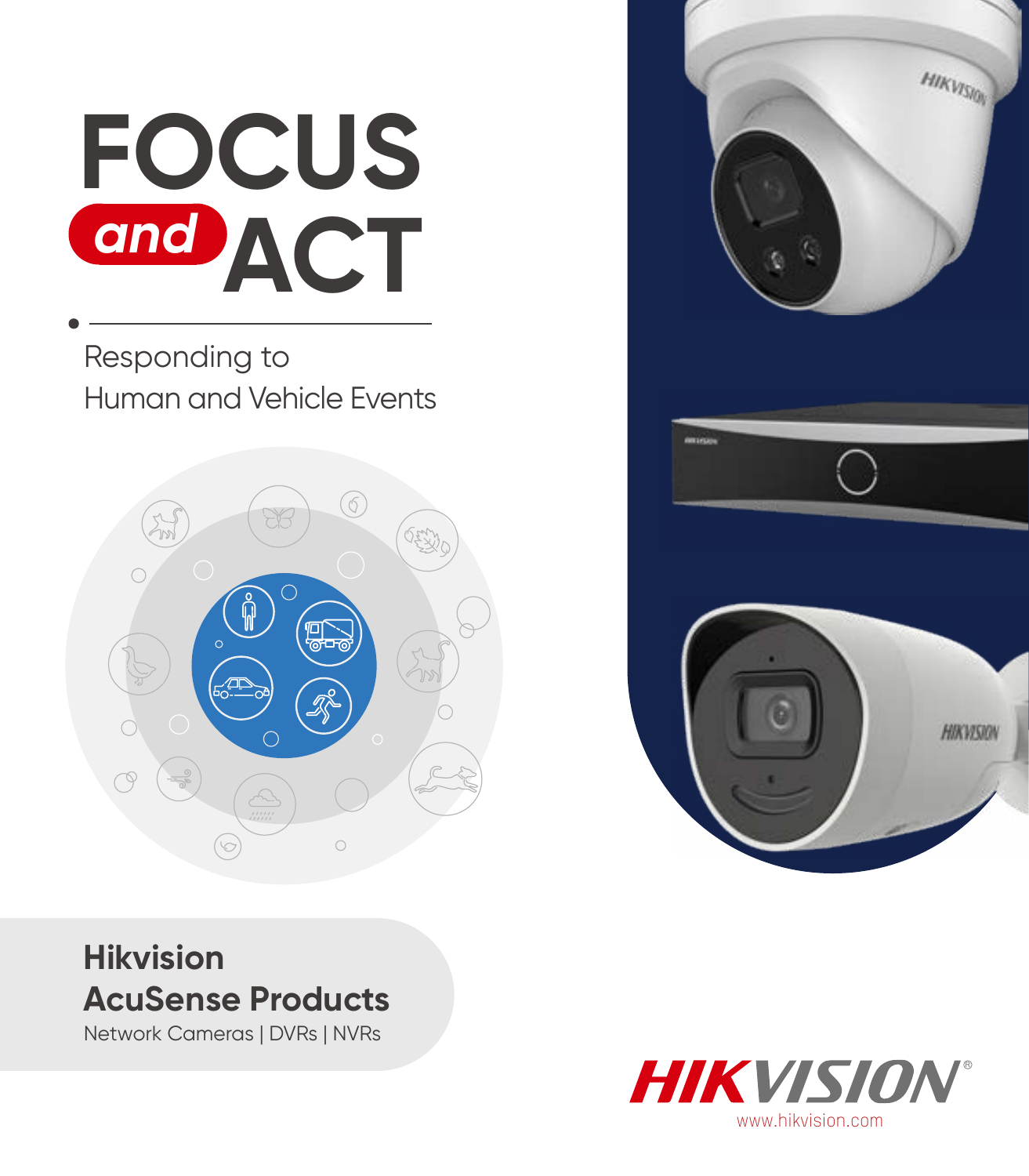

A feeling of security is a universal human need. And beyond physical, bodily security, people need to know that their environment, investments, and belongings are safe as well. Security systems are installed in homes and businesses every day to create that sense of security.

Compared to conventional sensor-based alarm systems, a surveillance system that utilizes cameras has several advantages:

- The ability to watch events in real-time,
- Obtaining key data around those events, and
- Providing solid and accurate evidence for law enforcement.

Empowered by deep learning algorithms, AcuSense technology distinguishes people and vehicles from other moving objects. AcuSense series products are your perfect choices for an accessible and intelligent security system!

## **AcuSense Products**



Accurate Alarm for Humans and Vehicles



Search Targets Quickly by Type



Visual and Auditory Warning

## **Accurate Alarm for Humans and Vehicles**

# **AcuSense Products**

AcuSense devices *recognize* whether the alarm was triggered by *a person, a vehicle,* or another object based on the deep-learning algorithm.**\***



*As a result, security personnel waste time, energy and resources responding to them.*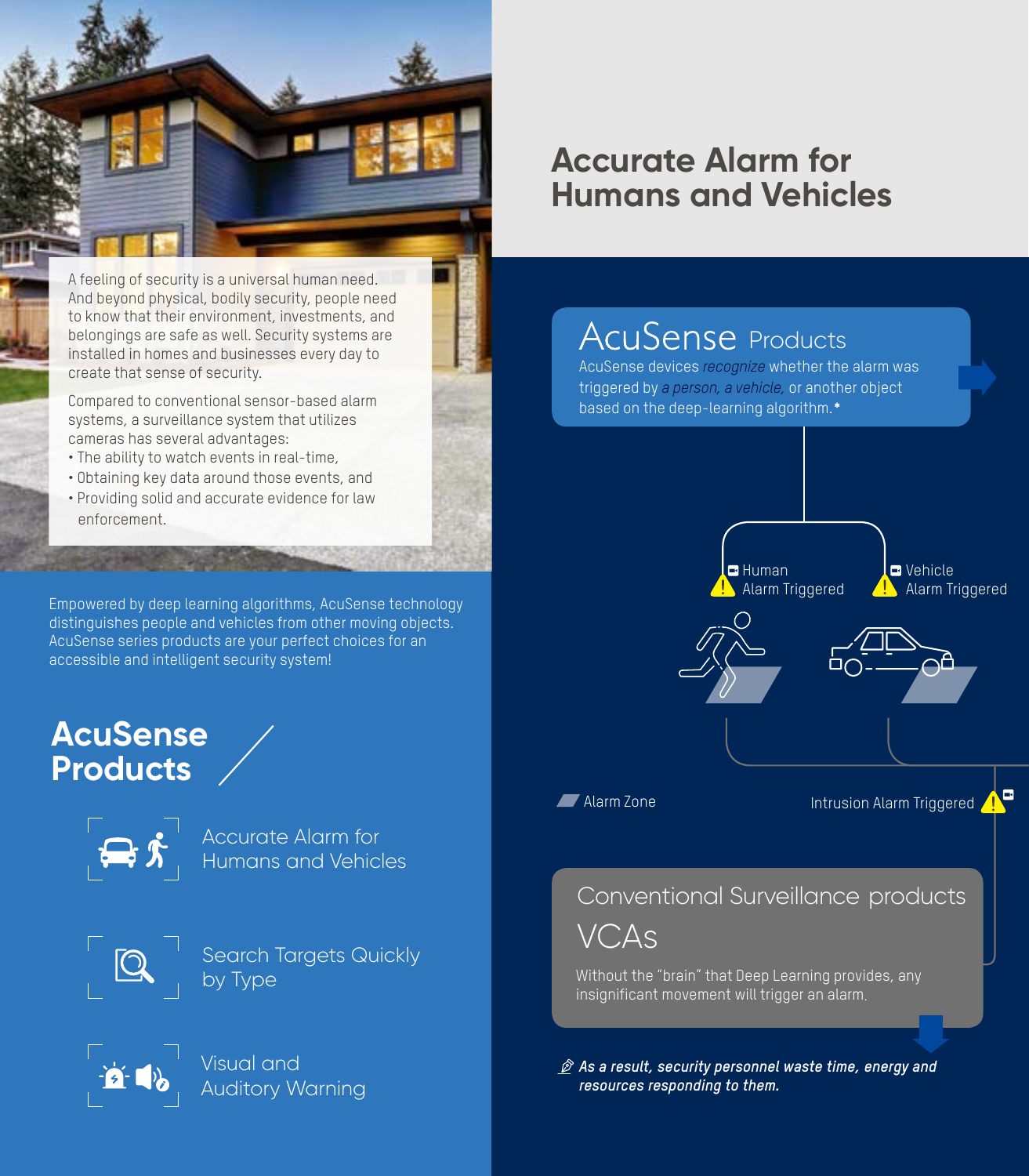|                                              | <b>Visual</b>         | Intrusion<br>Alarm   | Categorizes Alarms<br>as Human, Vehicle,<br>or Other | Real-Time reaction and<br><b>Deterrence</b>       |  |
|----------------------------------------------|-----------------------|----------------------|------------------------------------------------------|---------------------------------------------------|--|
| AcuSense<br><b>Products</b>                  | $\bullet$             | Ø                    | ✓                                                    | <b>Built-in Visual</b><br>and Auditory<br>Warning |  |
| Conventional<br><b>Surveillance Products</b> | Ø                     | $\bullet$            |                                                      | Maybe;<br>External siren or light                 |  |
| <b>Alarm Sensors</b>                         | $\left[\times\right]$ | $\blacktriangledown$ |                                                      | Maybe;<br>External siren or light                 |  |

HIKVISION

- *As a result, you'll get an alarm only when people or vehicle intrusions are identified, depending on the event type you choose to focus on.*
	- Laboratory data shows that AcuSense technology can correctly identify up to 98% of the " others" category. This **\*** parameter may vary due to different installation environments.

*How can AcuSense products help when you want to level-up your protection for your property?*

Intrusion Alarm Triggered

## Alarm Sensors

This traditional approach to perimeter protection only sends alarm signals. Without a camera for visual reference, they only create extra effort.

Accuracy of sensors can also be receptive to temperature changes (for example, a PIR sensor) or other sudden changes in surroundings.

## Search Targets Quickly by Type

For most security events, you will search for video clips that captured human or vehicle activities. With AcuSense devices, this gets easier.

#### Video Content Analyses

### AcuSense Technology



There are plenty of clips that are about irrelevant objects – animals, leaves, light and shadow, etc.

You'll still need to browse through all event files within a period to find the one that captures your target.





*Video clips are already sorted into "Human Files" and "Vehicle Files." Just simply click one of these categories and use time or location information to quickly locate the clip that you want.*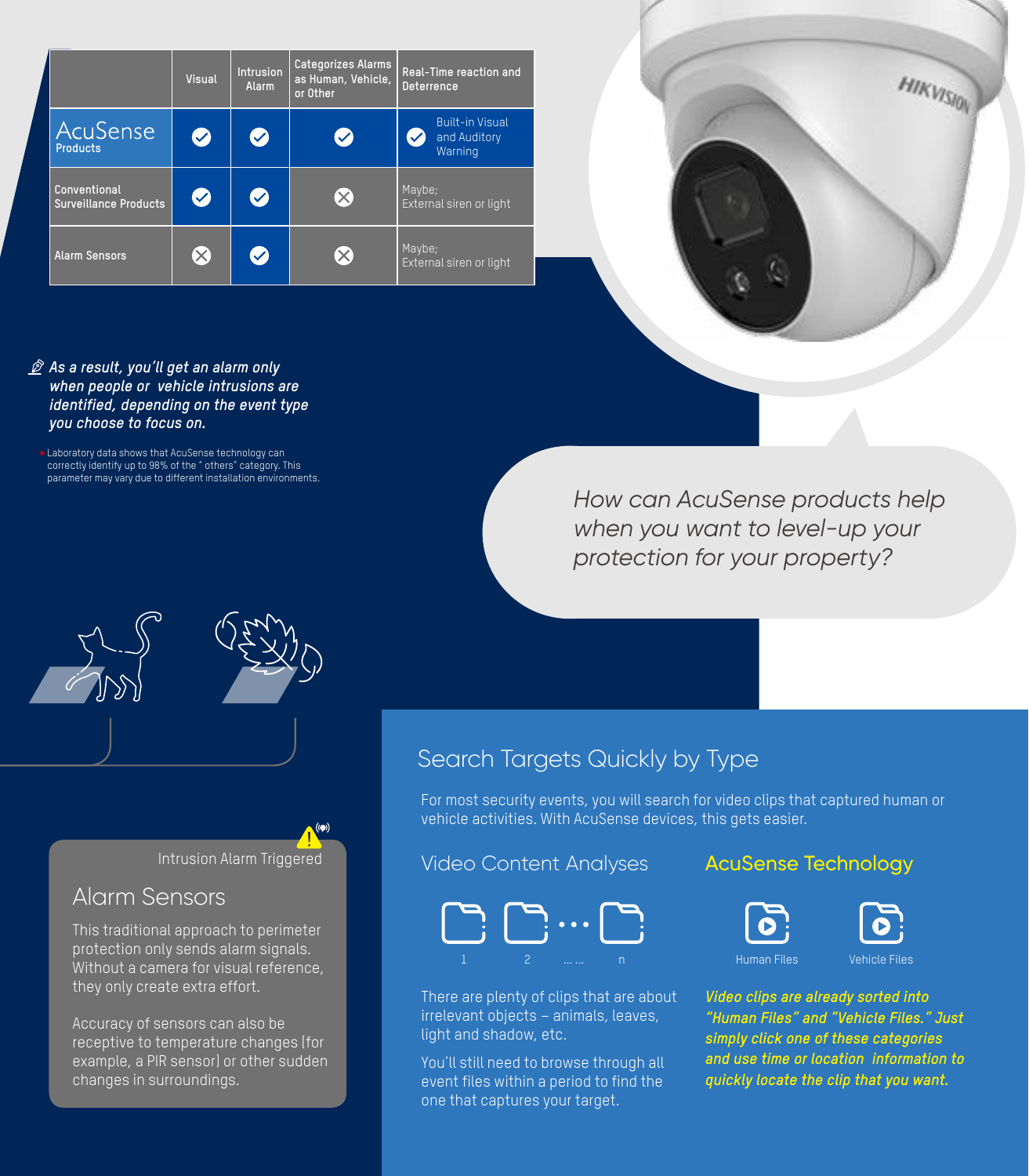## **Explore the Many Application Scenarios**

Improve Alarm Accuracy and Search Efficiency **Alarm Receiving Center / Monitoring Center**



*"Being able to focus on human and vehicletriggered alarms without the distraction of animal or rain-triggered ones greatly improves work efficiency."*

Security monitoring is never an easy task, especially when you're responsible for watching over multiple locations at the same time.

#### For Burglar Alarm Service

Traditional sensor-based or VCA-based burglar alarm services may be distracted with alarms triggered by insignificant objects, for example, a cat, a dog, or a beam of light. With an advanced algorithm, *AcuSense devices can easily distinguish human and vehicle targets among other objects, and sends an alarm when and only when such intrusion events occur.* Other events will also be stored, but will not be flagged for attention.

#### For Playback and Video Search

Searching for a specific clip from an ocean of footage is time-consuming. With AcuSense devices, *clips or files that are already classified as people or vehicles* become much easier to locate after an event.

#### **Restricted Areas**

Customizable Visual and Auditory Warning

Restricted areas or dangerous areas usually have signage to warn people of danger. People ignore these signs from time to time, resulting in serious consequences, trespassing in high-security zones, or enduring unfortunate incidents.

*With an AcuSense camera, you can customize an audio message to be sent when the camera detects someone attempting to enter the area.* 

The human voice is a much more powerful warning compared to just a written sign. Trespassers are also more likely to turn back when they see a camera monitoring the area.



*"It's great that I can use my security camera to verbally warn anyone who approaches the area."*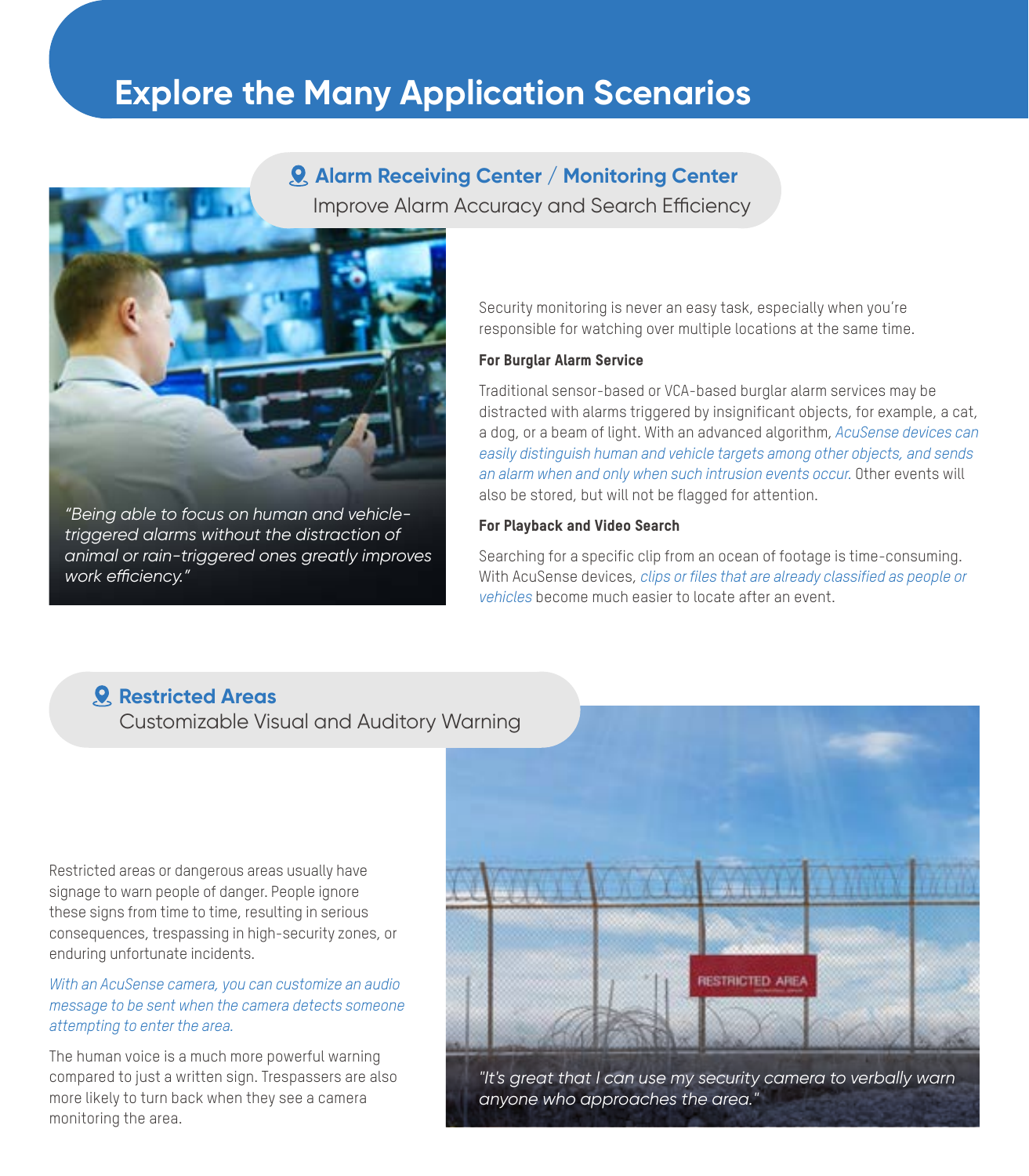

Intrusion Detection and Deterrence for Home Security

Whether you choose to keep an eye on the house yourself or hire a professional service provider to look after your home, there're two functions you will surely want to have:

#### Prompt Notification via Smartphone

Whether events will be taken care of by you or someone else, it's also good to have first-hand information. *You'll get a notification on the App or via SMS when the alarm is triggered. Then check out the live video from your phone.*

#### Light and Sound Intruder Deterrence

Knowing what the suspect looks like is important, especially for providing evidence to police. However, property losses have already occurred at that time. It would be even better if there were means that can provide on-site deterrence and prevent any loss at all. Now you can!

AcuSense Network Camera can be *set to react to intrusion events with a flashing light and customizable siren,* alerting any would-be intruder that they are being monitored and have already been spotted.



Ħд

*phone when someone walks into my yard."*



*"Now I get notified when people are entering the premises, not when a cat runs into the area."*

## **Factories**

#### Accurate Trespass Alarm, 24 Hours a Day



Factories and warehouses store high-value raw materials or commodities. Security here is crucial. However, there is usually only limited manpower to perform such tasks.

#### Replace Security Patrols with Camera Monitoring

Using AcuSense products can greatly improve perimeter monitoring efficiency and ensure that limited human resources can be deployed only where most needed.

#### Accurate Trespassing Alarm for Human Targets

Factories and warehouses mostly deal with human intrusion events, which might turn into burglary or vandalism.

The security team can *set their AcuSense devices to send alerts only upon the detection of a human intrusion.* Wild animals crossing the line will no longer trigger the alarm.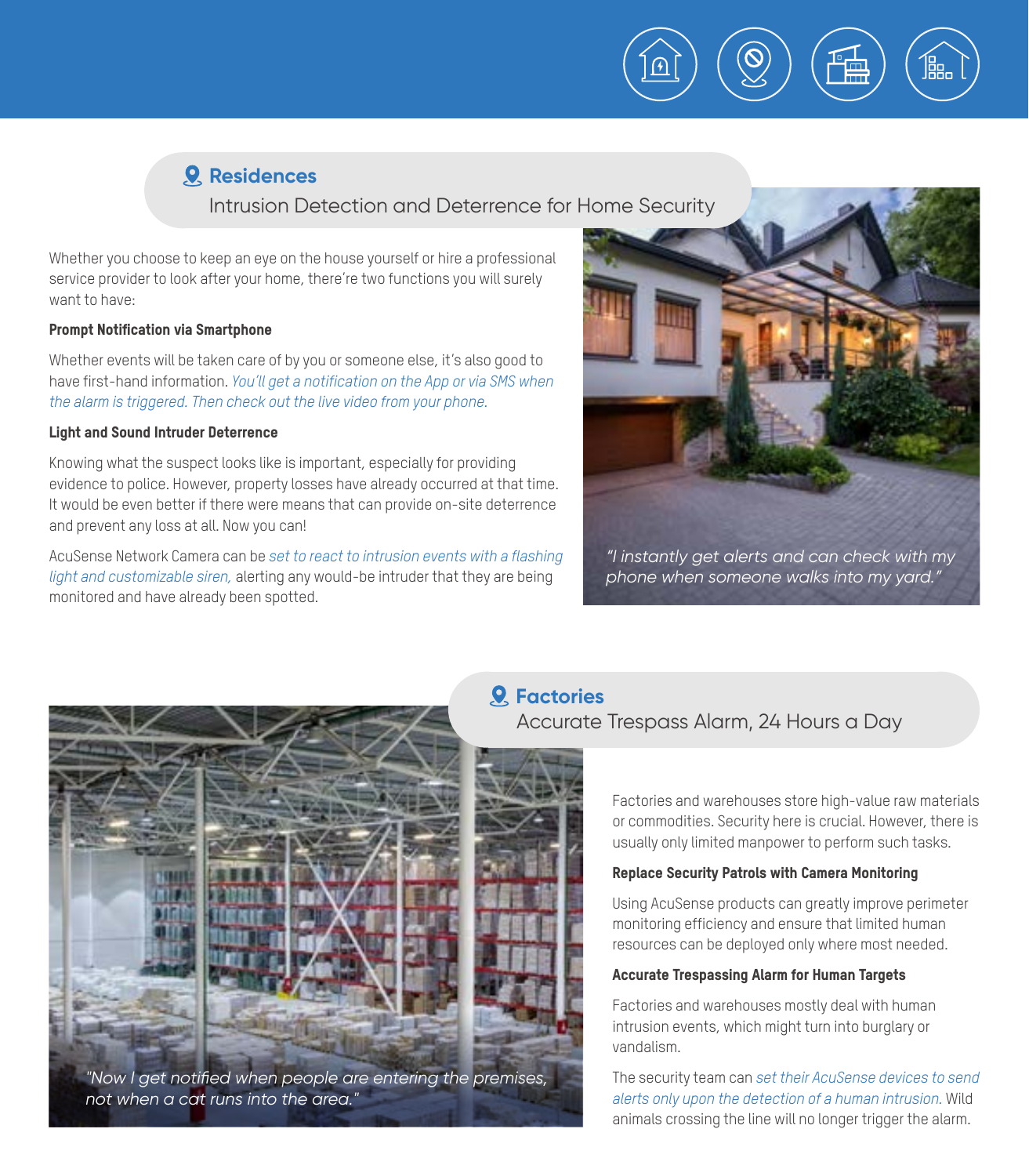

 $P$ owered by<br>  $D$ <sub>and</sub> **F**<sub>ig</sub> h<sub>i</sub>ter  $\left[\begin{array}{c} H.265 \\ H.265 \end{array}\right]$   $\left[\begin{array}{c} H.265 \\ H.265 \end{array}\right]$   $\left[\begin{array}{c} 120_{48} \\ \text{WDR} \end{array}\right]$ 

Dark Fighter

AcuSense Cameras

**HIKVISION** 

| Camera Type  |                                                             | $\mathbb{Z}$                                                                                      |                                                             |                                                                | $\mathbb{Z}$                                             | $\hat{\mathbf{a}}$                                       |  |  |
|--------------|-------------------------------------------------------------|---------------------------------------------------------------------------------------------------|-------------------------------------------------------------|----------------------------------------------------------------|----------------------------------------------------------|----------------------------------------------------------|--|--|
| Model        | DS-2CD2086G2-I(U)<br>DS-2CD2046G2-I(U)<br>DS-2CD2026G2-I(U) | DS-2CD2186G2-I(SU) *<br>DS-2CD2146G2-I(SU)<br>DS-2CD2126G2-I(SU)                                  | DS-2CD2386G2-I(U)<br>DS-2CD2346G2-I(U)<br>DS-2CD2326G2-I(U) | DS-2CD2T86G2-2I/4I<br>DS-2CD2T46G2-2I/4I<br>DS-2CD2T26G2-2I/4I | DS-2CD2686G2-IZS<br>DS-2CD2646G2-IZS<br>DS-2CD2626G2-IZS | DS-2CD2786G2-IZS<br>DS-2CD2746G2-IZS<br>DS-2CD2726G2-IZS |  |  |
|              | 2/4/8 MP resolution                                         |                                                                                                   |                                                             |                                                                |                                                          |                                                          |  |  |
| Key Features |                                                             | 2.8 / 4 / 6 mm fixed lens, optional                                                               | 2.8~12 mm motorized VF lens                                 |                                                                |                                                          |                                                          |  |  |
|              | IP67(-I models),<br>IP66(-IU models)                        | IP67(-I models),<br>IP67(-I models),<br>IP67, IK10<br>IP66(-ISU models), IK10<br>IP66(-IU models) |                                                             |                                                                | IP66, IK10                                               |                                                          |  |  |

**\***-U: built-in microphone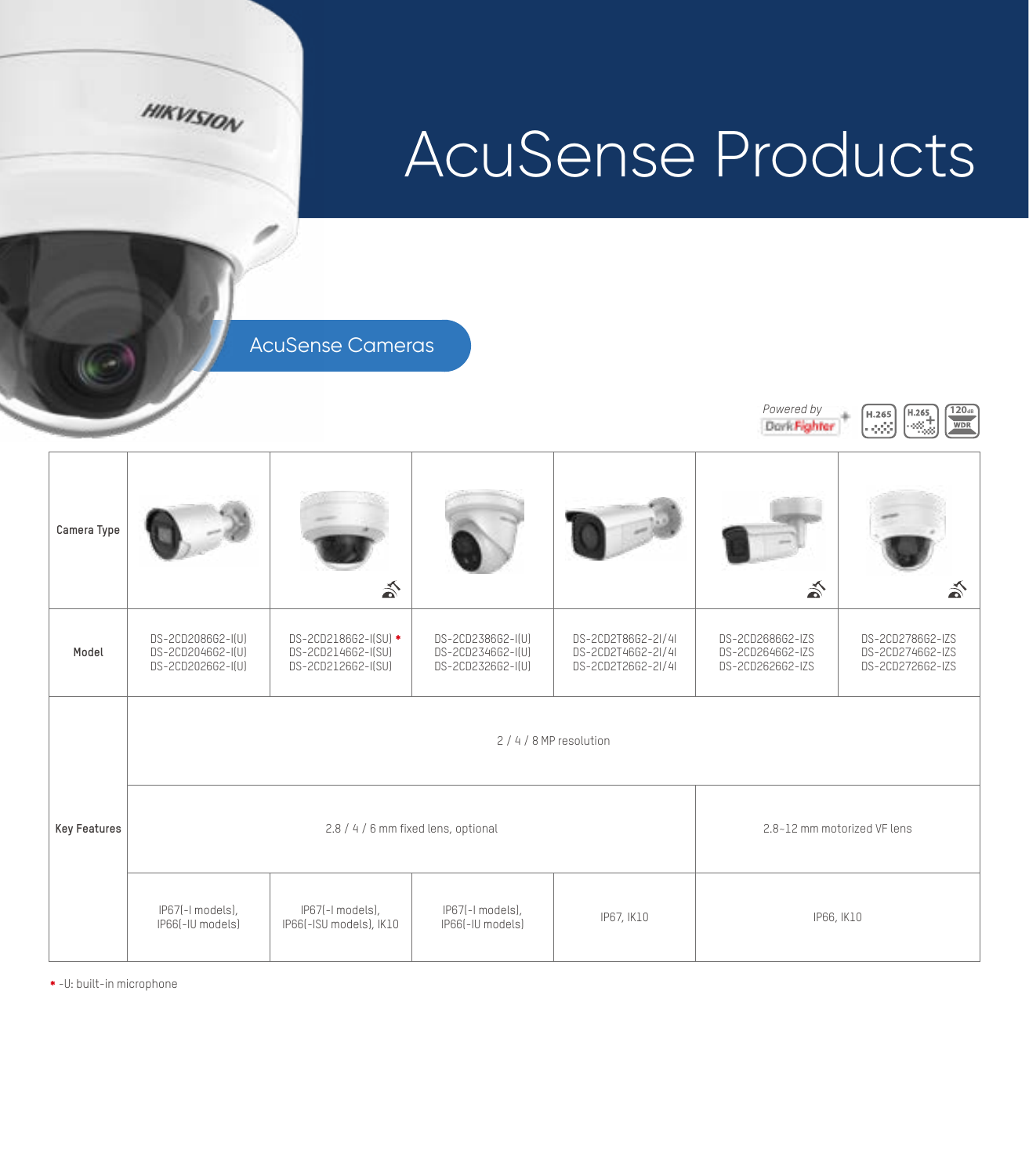AcuSense Camera with Strobe Light and Audio Alarm





AcuSense NVRs

- Up to 8 channels of IP cameras for access.
- False alarm reduction for 4 channels of behavior (line crossing and intrusion) detection for 2 MP, 3 MP, 4 MP and 8 MP network camera
- Supports quick target search
- H.264, H.264+, H.265, H.265+, MPEG4 supported decoding formats.
- 80 Mbps/256 Mbps for incoming/outgoing bandwidth
- 12-ch 1080p decoding
- HDMI, VGA and CVBS output
- Optional 8 PoE ports, with /8P model
- 1U chassis

ABIC VESION

#### DS-7716NXI-I4(/16P)/4S



- Up to 16 channels of IP cameras for access.
- False alarm reduction for 4 channels of behavior (line crossing and intrusion) detection for 2 MP, 3 MP, 4 MP and 8 MP network camera
- Supports quick target search
- H.264, H.264+, H.265, H.265+, MPEG4 supported decoding formats.
- 256 Mbps/200 Mbps for incoming/outgoing bandwidth
- 12-ch 1080p decoding
- 2 HDMI, 1 VGA and 1 CVBS output
- eSATA by default.
- Optional 16 PoE ports, with /16P model
- 1.5U chassis

#### DS-7608NXI-I2(/8P)/4S DS-7616NXI-I2(/16P)/4S



- Up to 16 channels of IP cameras for access.
- False alarm reduction for 4 channels of behavior (line crossing and intrusion) detection for 2 MP, 3 MP, 4 MP and 8 MP network camera
- Supports quick target search
- H.264, H.264+, H.265, H.265+, MPEG4 supported decoding formats.
- 160 Mbps/256 Mbps for incoming/outgoing bandwidth
- 12-ch 1080p decoding
- HDMI, VGA and CVBS output
- Optional 16 PoE ports, with /16P model
- 1U chassis

#### DS-7732NXI-I4(/16P)/4S



- Up to 32 channels of IP cameras for access.
- False alarm reduction for 4 channels of behavior (line crossing and intrusion) detection for 2 MP, 3 MP, 4 MP and 8 MP network camera
- Supports quick target search
- H.264, H.264+, H.265, H.265+, MPEG4 supported decoding formats.
- 256 Mbps/200 Mbps for incoming/outgoing bandwidth
- 12-ch 1080p decoding
- 2 HDMI, 1 VGA and 1 CVBS output
- Optional 16 PoE ports, with /16P model
- 1.5U chassis